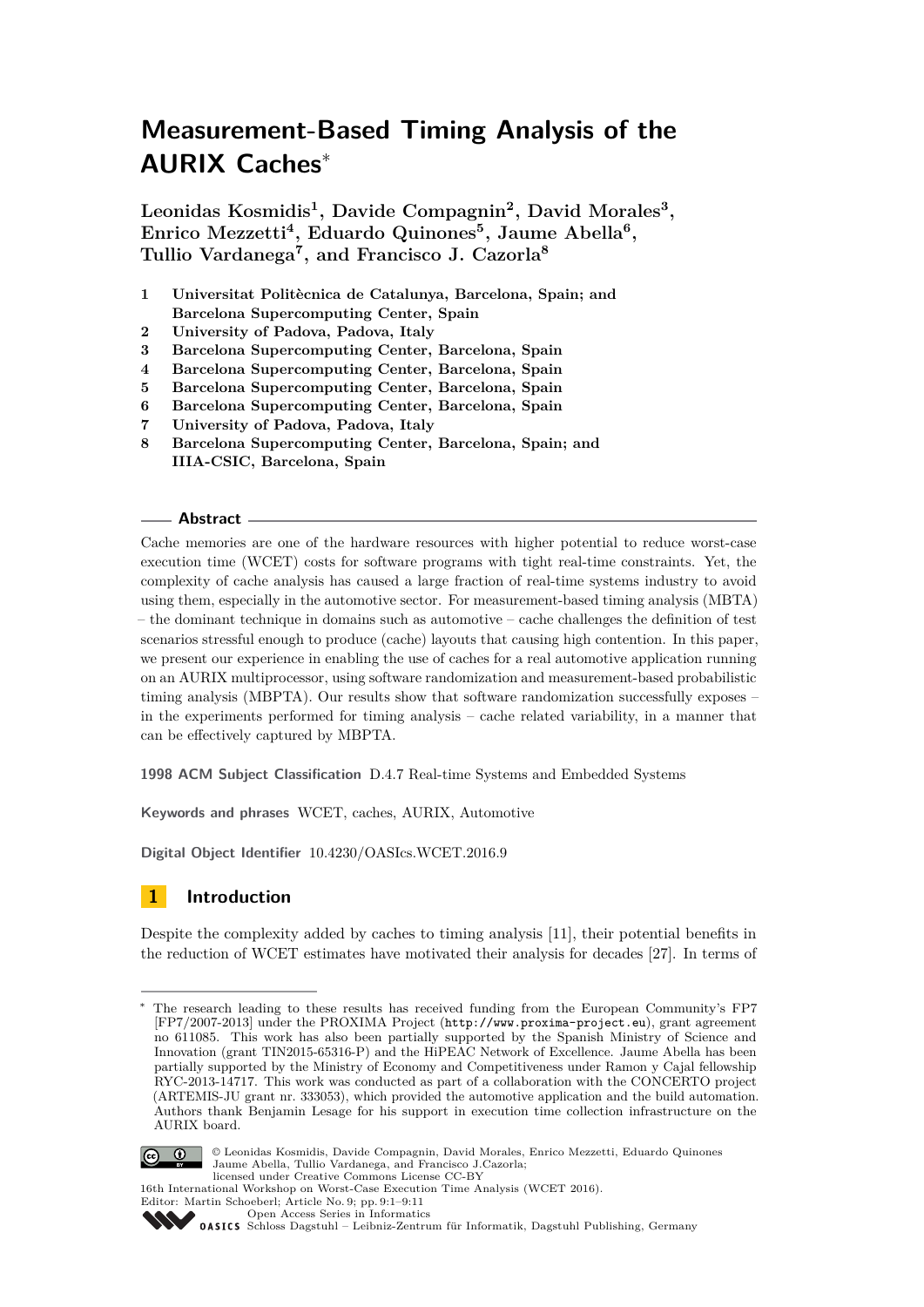## **9:2 Measurement-Based Timing Analysis of the AURIX Cache**

performance, it is well known that the program memory layout, i.e. the addresses in which the program's code and data are located, determines the program's *cache layout*, i.e. the cache sets to which the program's data and code are mapped. For a given program, the execution time variability under different cache layouts can be significant, ultimately affecting processor performance [\[22\]](#page-9-1)[\[25\]](#page-9-2)[\[23\]](#page-9-3). This occurs because both even small variations in the order in which the object files are linked together [\[25\]](#page-9-2) and in other elements of the memory layout (e.g. environmental variables) may significantly affect execution time. This variability in execution time complicates timing analysis significantly. In confirmation of the difficulties that caches bring into timing analysis, the state of the art chips for the automotive market typically include large scratchpads (32KB for code and 120KB for data in our target platform) and relatively smaller caches (16KB for code and 8KB for data in our target platform), possibly disabled by default. However, in the general case, transparently-managed caches offer a more flexible and efficient hardware acceleration mechanism than user-controlled scratchpad. The computational power required to support the user demands for increasingly complex functionality suggests that in the long term, scratchpads and caches will coexist in embedded real-time systems. It therefore stands to reason that cache-related variability needs be characterized and analysed.

Measurement-based timing analysis (MBTA) methods are widely used in application domains such as automotive [\[27\]](#page-10-0) [1](#page-1-0) . MBTA application comprises the *analysis phase* in which verification of the timing behaviour is performed and the *operation phase* in which the system is deployed in the actual operational environment. MBTA aims at estimating a WCET estimate that holds during operation with execution-time measurements taken at analysis time. In the context of MBTA, the challenge of using caches lies on providing evidence that, in the measurements runs, the cache layouts that lead to high execution times are properly factored in when computing the WCET estimates. However, in general, it is hard for the user to design experiments in which bad (worst) cache layouts are enforced. This reduces the confidence on the WCET estimates obtained with MBTA required for timing verification according to the domain-specific safety standards, resulting in the cache not being fully embraced by the real-time industry.

Performing an exhaustive exploration of the space of potential cache layouts is not only practically difficult (assuming full control of hardware and software states) but also computationally infeasible in the general case. Cache randomization techniques [\[14\]](#page-9-4)[\[18\]](#page-9-5) may help in this respect by ensuring that a new random cache layout is exercised in every program run. As a result, the search space of cache layouts is transparently (and randomly) explored by performing additional runs of the program at analysis time. This, in turn, allows deriving a probabilistic characterization of the impact of changes in the cache layout on the execution time of a program. Furthermore, such probabilistic characterization facilitates the application of Measurement-based Probabilistic Timing Analysis (MBPTA) [\[9,](#page-9-6) [1\]](#page-8-0) in that it probabilistically guarantees that those cache layouts leading to higher execution times have been captured at analysis time.

Two main flavours of cache randomization exist: hardware randomization employs timerandomized caches [\[13\]](#page-9-7), featuring random placement and replacement policies; software randomization [\[18\]](#page-9-5) instead randomizes the memory layout of the program's data and code

<span id="page-1-0"></span><sup>1</sup> While the scientific literature extends on trade-offs between static and measurement-based approaches [\[3\]](#page-9-8), industrial practitioners take a pragmatic view to when to use either, which considers cost-effectiveness in achieving required evidence. This paper contributes how to increase confidence on measurement-based approaches – massively used in automotive – in the presence of caches.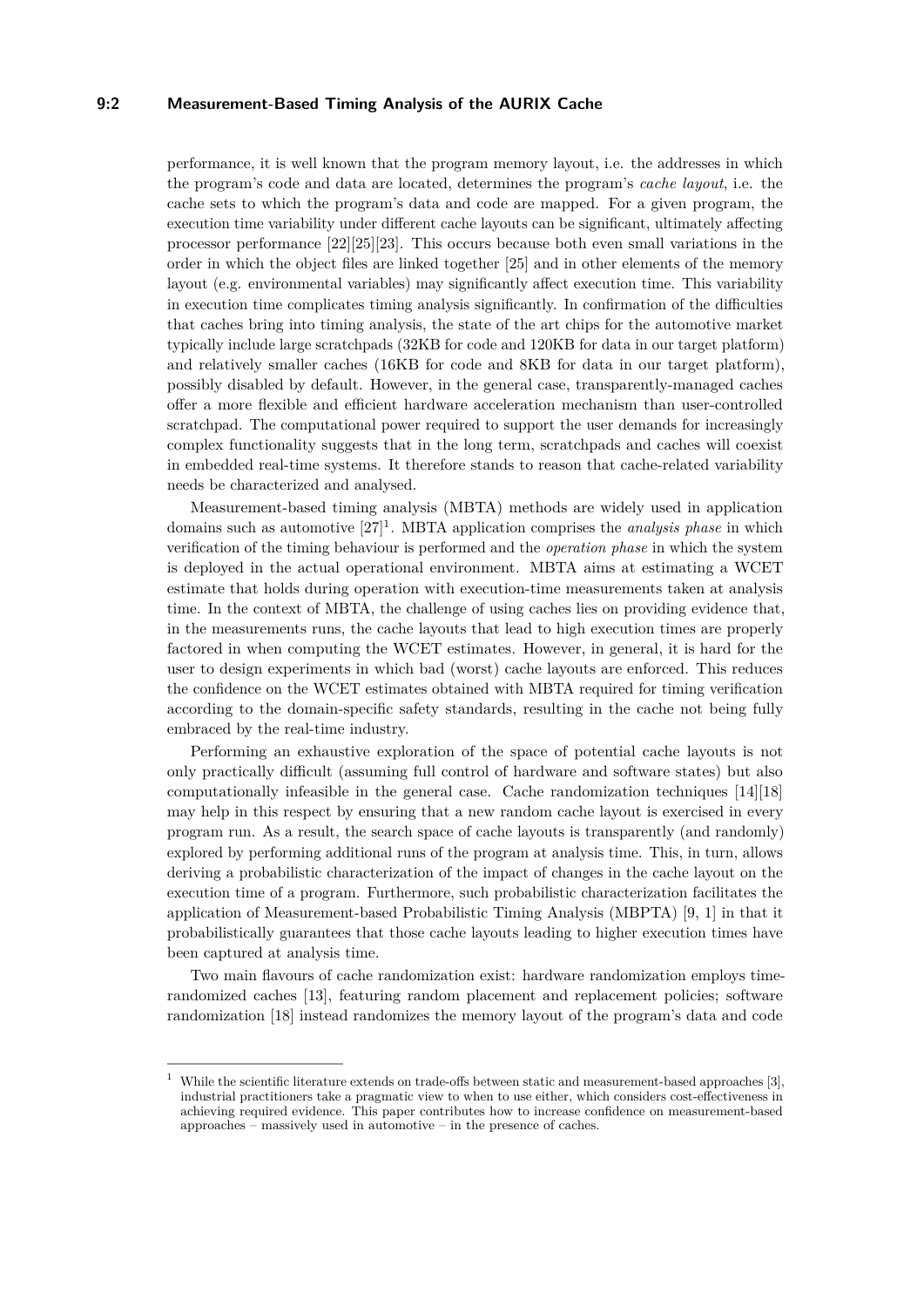across runs. In this paper we present our experience with applying MBPTA and softwarebased cache randomization to probabilistically characterize and analyse the impact of code and data layout of an Automotive Cruise Control System (ACCS) running on an AURIX TC277 processor board [\[26\]](#page-9-9). In this work is we do not provide an analysis method for the TC277, which has been designed to be with determinism in mind. Nor we make a comparison between MBPTA and static timing analysis techniques, which has been already done [\[3\]](#page-9-8). Instead, in this paper we demonstrate that the impact of cache layout on execution time variability is relevant even on deterministic architectures, showing how this variability can be effectively analysed and characterized with randomization and MBPTA.

# **2 Background and Problem Statement**

In the presence of caches, the memory layout of a program impacts the pattern of hits and misses – and hence the timing behaviour – of individual program runs  $[7]$ . Even small changes in their memory layout may cause significant jitter in the observed timing behaviour [\[19\]](#page-9-11). The memory layout is subject to small – many times transparent-to-the-user – changes (e.g., compiler flags or even small code modifications). As a result, no deterministic timing analysis approach can provide trustworthy timing guarantees unless either the memory layout is guaranteed not to change or the worst-case layout is determined (and observed, in MBTA approaches). However, freezing the memory layout is typically not possible before the very end of the development process and the definition of a global (best-) worst-case memory layout for an application comprising several tasks is a generally intractable problem. Needless to say, changes to the memory layout may always occur even after deployment, as a result of code patches and other modifications.

MBPTA [\[9,](#page-9-6) [1\]](#page-8-0) offers a solution to probabilistically characterise the impact of memory layout on the timing behaviour of a program while still exhibiting the appealing cost-benefit ratio of deterministic measurement-based methods [\[27\]](#page-10-0). Probabilistic WCET (pWCET) estimates computed with MBPTA differ from standard WCET figures in that they do not consist on a single value but corresponds to a probability distribution of high execution times. The pWCET distribution conservatively models the residual risk for *one instance* of the target program to exceed a given execution time bound. Users are then interested in those execution time bounds whose exceedance probability is considered acceptable in relation to the integrity level of the functionality being analysed, which in turns depends on the corresponding safety standard.

MBPTA builds on extreme value theory [\[17\]](#page-9-12) (EVT) to model the pWCET distribution. EVT requires that the observed execution times of the program under analysis must be modellable with *independent and identically distributed* (i.i.d.) random variables. This requirement has been shown to be achievable with the adoption of MBPTA-compliant hardware [\[15\]](#page-9-13). In the absence of time-randomised hardware, by exploiting specific software techniques. In particular, software randomisation (SWRand) approaches have been shown to enable the analysis of deterministic caches with MBPTA [\[14\]](#page-9-4)[\[18\]](#page-9-5). Different software randomization variants are presented in Section [5.](#page-5-0)

Interestingly MBPTA and EVT are not the same thing [\[8\]](#page-9-14): while EVT can be, in principle, applied to time-deterministic architectures, it would still requires the user to provide evidence that the measurements at analysis time capture the potential variability at operation time. This same requirement, instead, is almost met by construction in MBPTAcompliant platforms where the sources-of-variability are operated almost transparently to the user (or with low user intervention) in a way that guarantees that the *jitter they cause at analysis matches or upperbounds that which may occur during operation* [\[15\]](#page-9-13).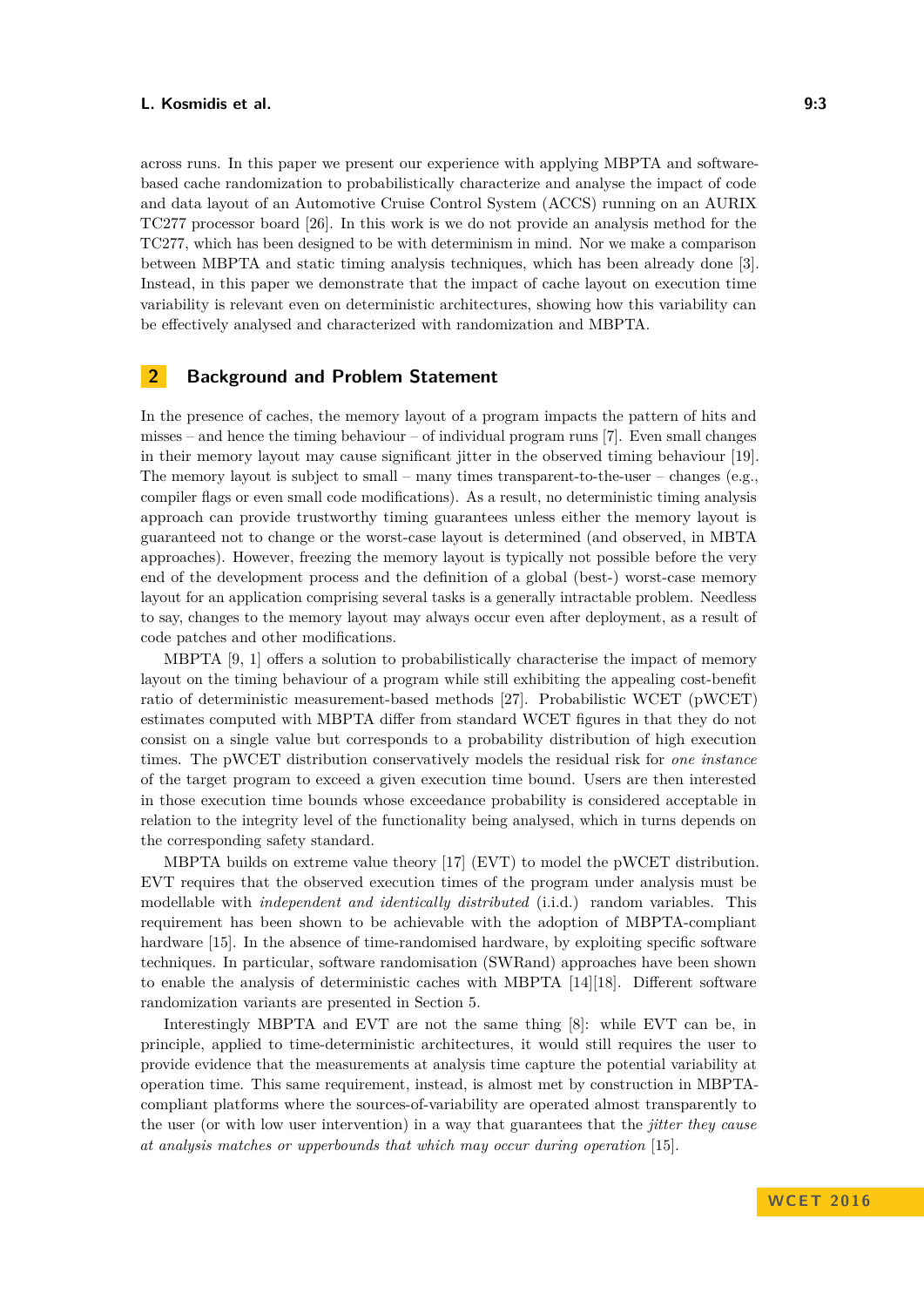<span id="page-3-0"></span>

LMU/PMU in the AURIXTC277.

**Figure 1** Block Diagram of one core and the **Figure 2** Memory mapping configuration used for the application.

- *Deterministic upperbounding*. Some resources are forced to work on their worst latency  $\rightarrow$ so that the analysis time measurements capture the worst timing behaviour that those resources may have during operation [\[15\]](#page-9-13). This can be applied to resources with limited impact in the WCET (e.g., some floating point operations with input-dependent latencies).
- *Probabilistic upperbounding*. The previous approach is unaffordable for resources in  $\blacksquare$ which jitter is high, since assuming every access to incur the longest latency would cause a significant performance degradation. Instead resource timing randomization and probabilistic reasoning is used. For instance, the reliability of the upperbounds derived by EVT over deterministic caches lies on the user ability to design experiments that exercise conflictive cache layouts causing high execution times. With hardware randomization [\[13\]](#page-9-7) or software randomization [\[14\]](#page-9-4), the space of cache layouts is randomly sampled in every new run. Hence, the user only cares about the number of runs to perform instead of having to enforce specific cache layouts.

It is worth noting that MBPTA is exposed to the risk of not capturing the representativeness of events with significant impact on execution time and low probability [\[2\]](#page-9-15)[\[24\]](#page-9-16). As discussed in [\[2\]](#page-9-15)[\[20\]](#page-9-17)[\[21\]](#page-9-18), it is possible to reduce the risk that any such timing event has not being captured in the execution time measurements used by MBPTA. Further exploring this topic is part of our future work.

# <span id="page-3-1"></span>**3 Target AURIX Platform**

For this work we use an AURIX TC277 board [\[26\]](#page-9-9). Although it is a three-core architecture (TriCore), in this study we focus on a single-core configuration in order to isolate the cache effects from contention-related jitter [\[29\]](#page-10-2). That is the application described in Section [4](#page-4-0) is executed on one core, while the other two cores remain idle. As part of our future work we aim at combining the solutions to simultaneously handle cache jitter and contention jitter.

The AURIX platform has been designed to have as few jittery resources as possible, following current industrial practice for timing analysis based on determinism. In particular, all the three cores present in the platform are equipped with scratchpad memories to provide deterministic memory accesses. As a platform designed for reliability, the AURIX TC277 is a heterogeneous platform comprising differently implemented cores, which share a common ISA. The first core, which is optimised for low-power execution, has a simpler microarchitecture than the other two high-performance cores, which are equipped with high-performance features such as caches, which create jitter. Our goal is to show how caches in an automotive system like the one presented in this paper can be handled with randomisation and MBPTA. Cores are connected to the 'memory system' through the Shared Resource Interconnect (SRI), see Figure [1.](#page-3-0) The memory system comprises a SRAM device (LMU - Local Memory Unit) and FLASH device (PMU - Program Memory Unit). The 32 KB SRAM shared memory can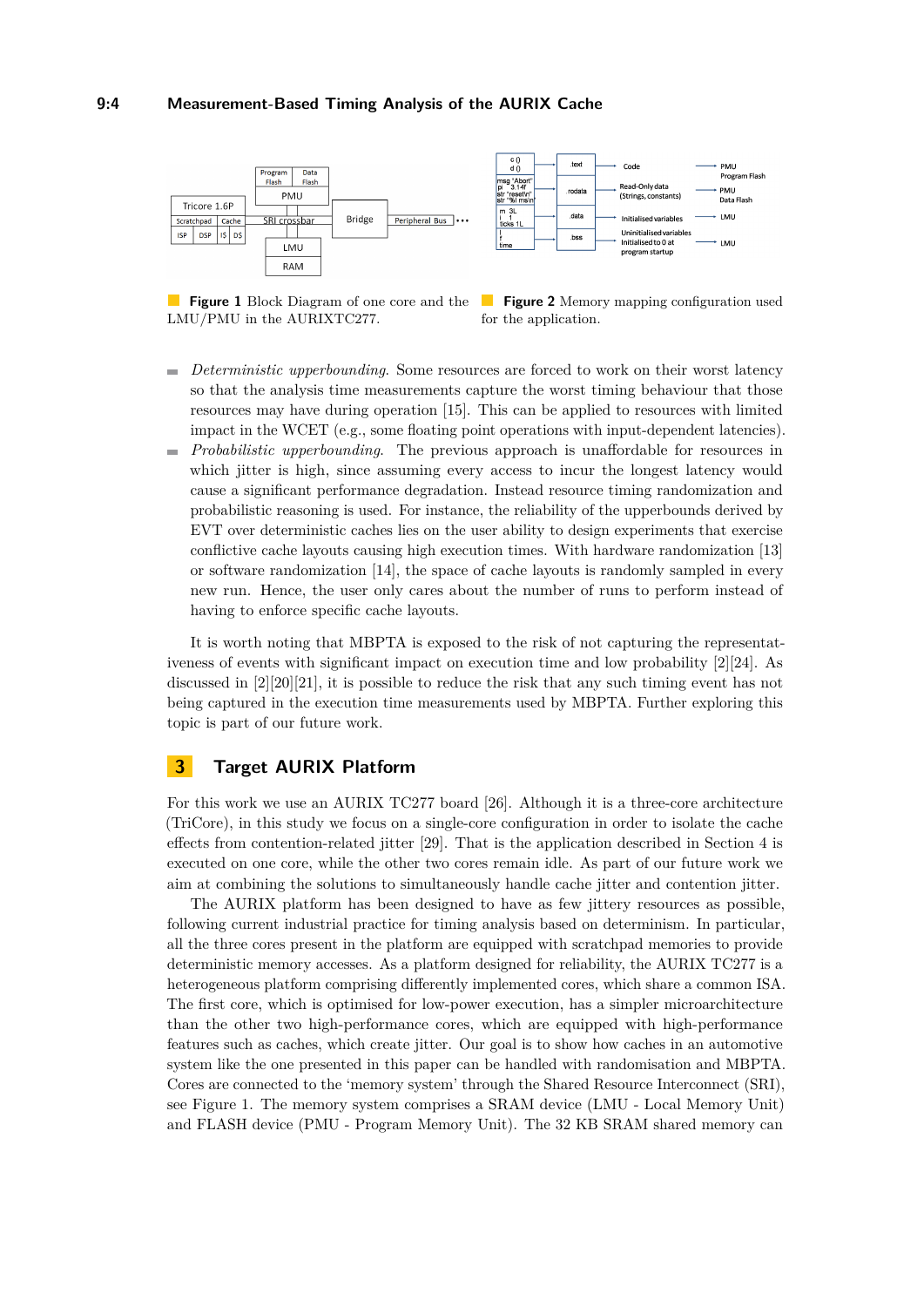<span id="page-4-3"></span>

**Figure 3** Case Study application overview.  $\mathcal{L}^{\text{max}}$ 

be defined through the LMU as cacheable or uncacheable. Similarly, the PMU flash memory can be also configured as cacheable or not, and is divided in separate units for code and data. The application/RTOS defines statically in a linker script which application software element (function, data etc) is mapped in which hardware resource (LMU, PMU, scratchpad, CPU number etc) and whether accesses to it will be cached or not. Each cacheable memory access can result in a hit or miss in cache, which creates a source of variability. This is handled in the target AURIX platform by MBPTA and static software randomisation (SSR, see Section [5](#page-5-0) for further details).

In the integration of SSR in our target AURIX platform we note that AURIX implements a physical memory management unit in which the memory address used in read and write operations determines the device location in which data reside and their cacheability. Concretely, AURIX defines 15 memory segments defined during the linker process, specifying that objects must be located in the LMU, PMU, scratchpads or caches. In order for the timing effects of SSR, as described in Section [5,](#page-5-0) to be effective, memory objects need to be located in cacheable memory segments: concretely in segments 8 and 9, which allow cached access to PMU and LMU respectively, as shown in Figure [2.](#page-3-0) For our experiments, the application is executed on one of the high-performance cores, which features caches.

# <span id="page-4-0"></span>**4 Automotive Cruise Control System (ACCS) Case Study**

The real-world application analysed in this work implements an Automotive Cruise Control System (ACCS), automatically generated from a Simulink model. The functional code generated by Simulink has been merged to the architectural code obtained by model trans-formations applied to the CONCERTO representation of the original application model<sup>[2](#page-4-1)</sup>. The application has been adapted to run on top of a customized version of ERIKA<sup>[3](#page-4-2)</sup>, a OSEK/VDX compliant Real-time Operating System, which has been modified to exhibit time-composable timing behaviour [\[4\]](#page-9-19). The application includes stubbing for IOs to facilitate the analysis and keeps iterating over a discrete and finite set of inputs. While this may limit the realism in the observation of the application behaviour, the resulting execution scenario is acceptable for the intent of our work.

As depicted in Figure [3,](#page-4-3) the application consists of four main tasks:

*Signal Acquisition*: it provides signal acknowledgement to the system. It periodically

<span id="page-4-1"></span><sup>2</sup> CONCERTO, ARTEMIS JU, <http://www.concerto-project.org/>.

<span id="page-4-2"></span><sup>3</sup> Erika Enterprise RTOS, <http://erika.tuxfamily.org/drupal/>.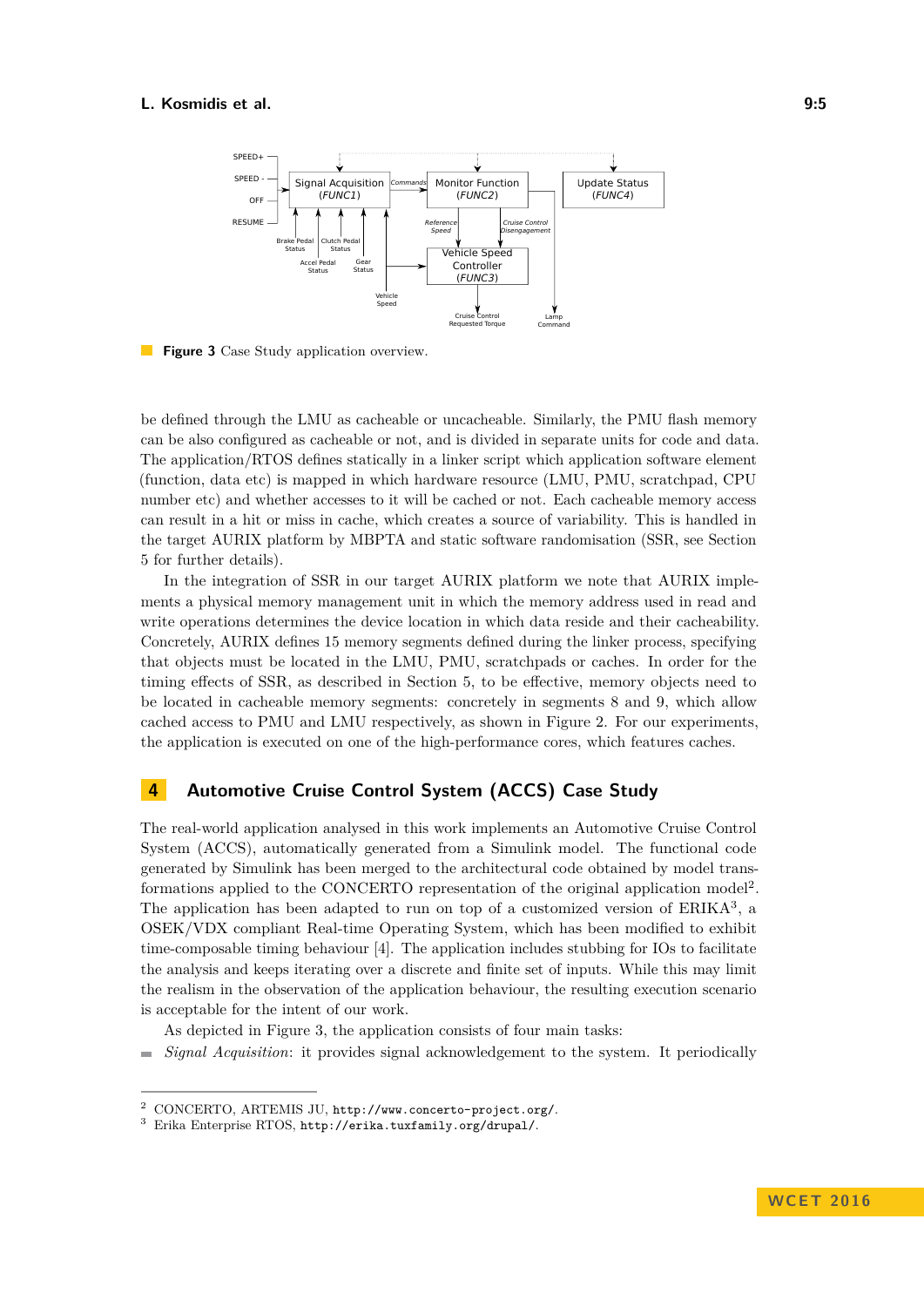#### **9:6 Measurement-Based Timing Analysis of the AURIX Cache**

reads and converts the inputs (i.e., the pedals, the cruise user controls and the vehicle speed) and provides them to the Monitor Function task;

- *Monitor Function*: it implements a finite-state machine for the ACCS. It computes the state transition when activated by the Signal Acquisition task;
- *Vehicle Speed Controller*: it performs several interpolations to compute the requested torque according to the system state and the vehicle speed. Its execution is triggered by the Monitor Function task;
- *Update Status*: it updates the inputs according to the current execution time.

The application has been deployed on the AURIX target according to a specific configuration where the global data and the task's private stack are allocated in the cached SRAM. Instructions are stored in the PFlash memory and accessed from the cacheable segment. Input and outputs were stubbed to dispense with the use of actual sensors and actuators.

## <span id="page-5-0"></span>**5 Software Randomization**

The main characteristic of cache software-randomization techniques is that they enable the use of MBPTA on COTS, i.e. non-hardware randomized, caches. Software randomization techniques help assessing that the jitter generated by the cache in analysis phase exposes the jitter that the cache can generate at operation phase. To the best of our knowledge, software randomization is the only technique that enables the analysis of COTS caches with MBPTA. There are two main variants of software randomization: dynamic and static.

*Dynamic Software Randomisation* (DSR) [\[14\]](#page-9-4)[\[10\]](#page-9-20) performs the randomisation at runtime during the initialisation phase of the program, so that the location of objects in memory is randomised across different executions of the program. DSR combines a compiler pass that modifies appropriately the intermediate representation of the application's code and a run-time system, based on self-modifying code, that is in charge of performing the relocation of objects in memory. The memory objects whose location is randomised are code, stack frames and global data. However, it has been shown [\[18\]](#page-9-5) that DSR generated code makes intensive use of pointers and dynamic objects which complicates its use in automotive, where the ISO26262 [\[12\]](#page-9-21) standard requires a limited use of pointers and no use of dynamic objects (among others). Moreover, most automotive processors and microcontrollers, including AURIX, impose practical limitations which prevent the use of self-modifying code, such as fetching code and read-only data directly from read-only flash devices, featuring small dynamic memories (LMU) and strong memory protection units.

With *Static Software Randomisation* (SSR) [\[18\]](#page-9-5) instead, the program code, stack and global data are allocated to random memory positions across images, achieving the same effect as DSR in an entirely static manner. SSR builds on the fact that memory objects in the executable defines their placement in main memory, and therefore the cache layout. SSR carries out all relocation operations statically at compile time. SSR generates a number of different binaries of the same program each with different random allocation of memory objects in the executable. By randomly selecting an executable from the pool of the generated ones, the timing properties required for the pWCET estimates are preserved. Similarly to DSR, SSR randomises code (functions), stack frames and global data. Interestingly SSR is certification aware since it does not use pointers [\[18\]](#page-9-5). For these reasons, and because of the practical limitations of applying DSR on AURIX, this paper focus on SSR.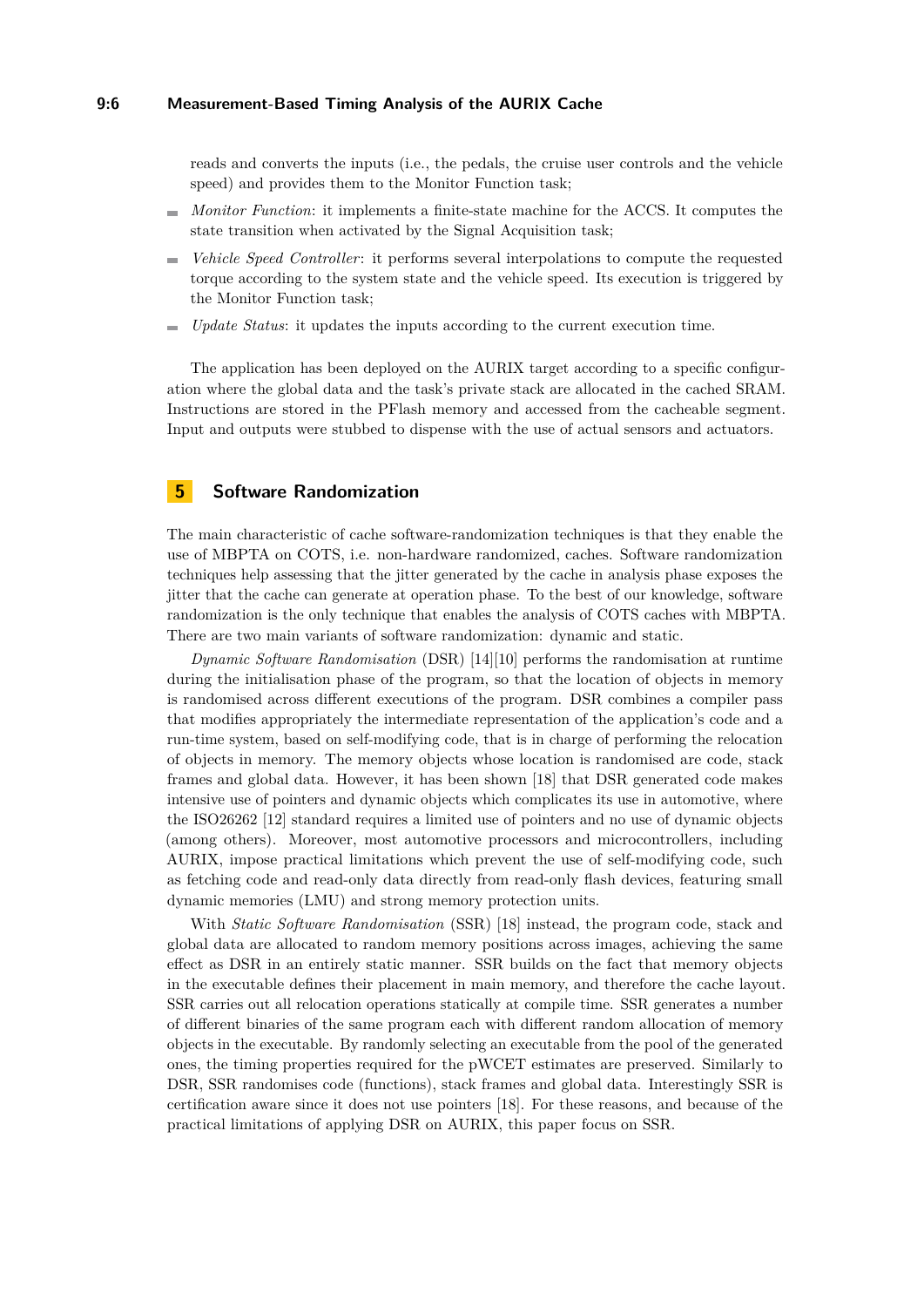<span id="page-6-0"></span>

**Figure 4** Cache Set distribution of the first instruction of FUNC1 in set groups.



**Figure 5** Observed Jitter across runs of the different FUNC for each path.

## **6 Experimental Results**

In the AURIX platform, the execution time of ACCS may be influenced by:

- **(i)** the initial processor state when the task starts its execution,
- **(ii)** the interference from the underlying RTOS,
- **(iii)** the time randomisation injected by some processor resources and
- **(iv)** the task input data.

All the above factors are taken into account in our experiments by guaranteeing that the execution conditions enforced at analysis time over-approximate those at deployment. We cover issue (i) by flushing the cache state before each experiment: we start collecting measurements only after the cache warms up and execution times stabilize, which occurs after very few iterations. With respect to factor (ii), we guarantee the OS-induced jitter to be probabilistically analysable [\[4\]](#page-9-19) by using a time-composable version of the ERIKA [\[29\]](#page-10-2), as noted in Section [3.](#page-3-1) The jitter introduced by SSR is also taken into account by MBPTA [\[9,](#page-9-6) [1\]](#page-8-0), thus covering issue (iii).

In terms of input-related variability (iv), the MBPTA variant we use [\[9,](#page-9-6) [1\]](#page-8-0) can only reason about the paths triggered by the test runs performed at analysis. Solutions to deal with path coverage in MBPTA exist [\[16\]](#page-9-22)[\[28\]](#page-10-3) but they are not required in this specific context as we rely on a controlled set of input vectors, leading to the different paths. In fact, in our evaluation we focused on two specific paths of the ACCS application, corresponding to the worst-case and best-case observed paths for the used input vectors. We refer to those paths as Path1 and Path2 respectively and reason on pWCET estimates obtained separately for each path.

## **6.1 Randomisation Assessment**

We validate that SSR uniformly randomises the cache layout by studying the distribution of the first instruction of the functions under analysis, in the instruction cache sets. Since all the functions under analysis have the same behaviour, in Figure [4](#page-6-0) we provide this information for only one of them, FUNC1. Given the initial address of the function, recorded across 1,000 runs, we determine the probability that the first instruction of the function is mapped to any group of 32 sets  $(0-31, 32-63, \ldots, 224-255)$ . As it can be observed SSR achieves a fairly balanced distribution across runs, with similar results obtained for other group sizes. Note that for a higher number of runs, the probability of each group converges to  $1/8=0.125$ , due to the uniform random nature of SSR. This evidences that SSR randomises effectively the cache memory layout.

Since the basic principle of SSR is that the memory layout has a direct impact on the execution time, we also assess the effect of cache layout randomisation on the execution time.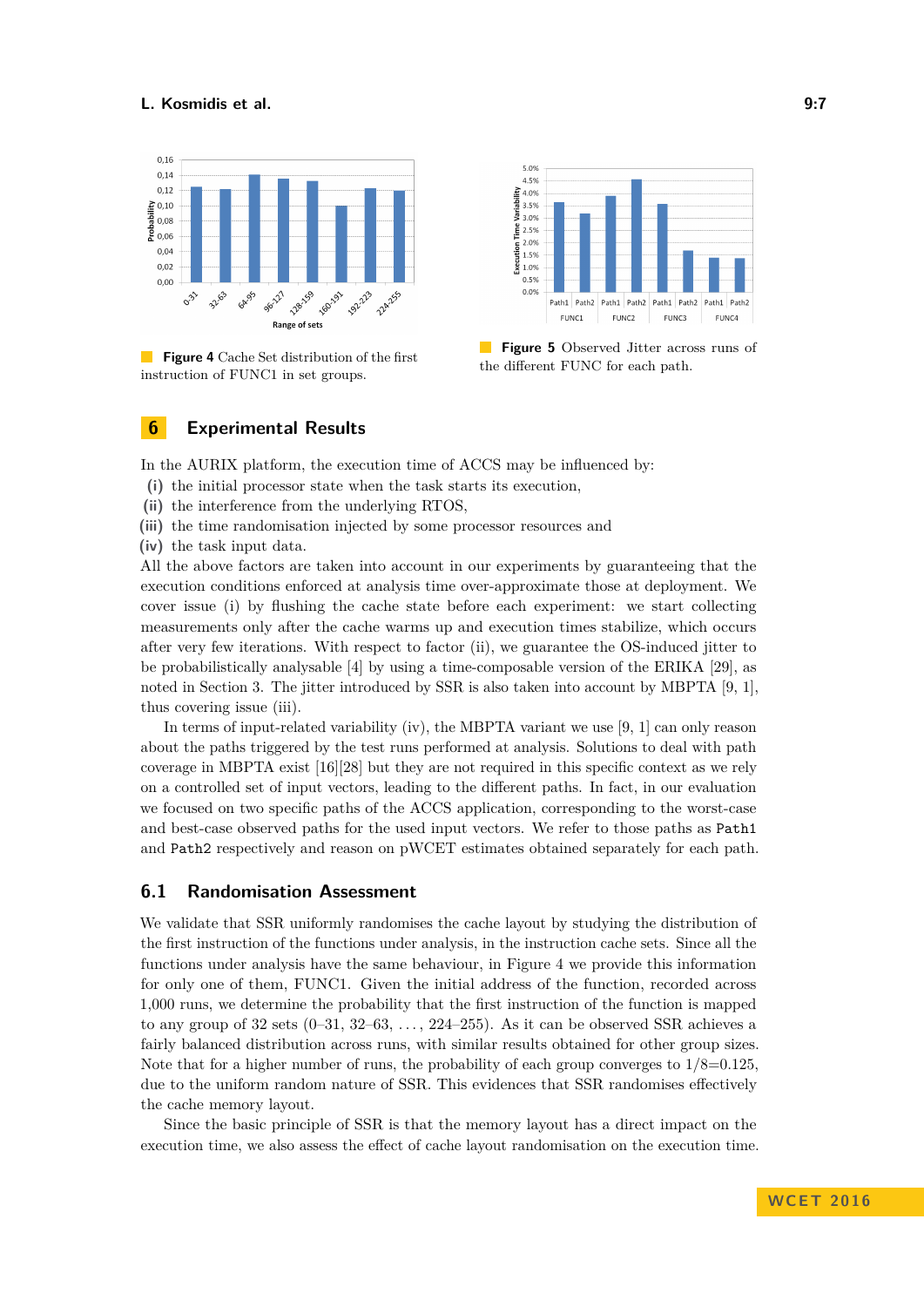<span id="page-7-1"></span>

**Figure 6** pWCET curves derived with MBPTA for the paths of FUNC1-FUNC4.

<span id="page-7-0"></span>

| <b>Table 1</b> Independence and identical |  |  |
|-------------------------------------------|--|--|
| distribution tests results for FUNC1-4.   |  |  |
|                                           |  |  |

|              | Path1 |      | Path <sub>2</sub> |      |
|--------------|-------|------|-------------------|------|
| Test         | i.d.  | ind. | i.d.              | ind. |
| <b>FUNC1</b> | 0.81  | 0.89 | 0.96              | 0.13 |
| <b>FUNC2</b> | 0.59  | 0.55 | 0.85              | 0.10 |
| <b>FUNC3</b> | 0.28  | 0.92 | 0.89              | 0.51 |
| FUNC4        | 0.85  | 0.63 | 0.24              | 0.51 |

|  |  |  | <b>Table 2 WCET reduction between MBTA</b>     |  |
|--|--|--|------------------------------------------------|--|
|  |  |  | and MBPTA for cut-off probability $10^{-12}$ . |  |

|              | Cut-off prob. $10^{-12}$ |                   |  |
|--------------|--------------------------|-------------------|--|
|              | Path1                    | Path <sub>2</sub> |  |
| <b>FUNC1</b> | $9\%$                    | $9\%$             |  |
| FUNC2        | 5%                       | 11%               |  |
| <b>FUNC3</b> | 15%                      | 14%               |  |
| FUNC4        | 11%                      | 11\%              |  |

In Figure [5](#page-6-0) we observe the variability induced by SSR on the execution time of each observed path of the functions under analysis. This variability (jitter) across executions of different binaries is between 1.5–4.5%. Note that the observed variability is introduced only from the instruction and data cache. Recall that due to the deterministic nature of AURIX executions with the same binary and input do not have any variability. Moreover, since the execution times are collected per path and the same input is used, the variability does not come from the traversal of different paths. Hence, SSR can be used in order to provide insights to the industrial user about the potential impact of memory layout in its final integrated system. Further, from the above results we can conclude that SSR exposes cache jitter impact into execution times, whose probabilistic properties are examined in the next Section.

## **6.2 Independence and Identical Distribution Tests**

We execute the case study 1,000 times to collect execution times, each with a different binary generated by SSR by using different random seeds. We flush caches and reload the executable across executions to have the same clean environment for each execution. This setup complies with MBPTA requirements [\[15\]](#page-9-13). The application of EVT – part of MBPTA – requires the execution times (data) provided as input to be statistically i.i.d. We test independence with the Ljung-Box test [\[6\]](#page-9-23). For identical distribution we use the two-sample Kolmogorov-Smirnov test [\[5\]](#page-9-24). In both cases we use a 5% significance level (a typical value for this type of tests). These means that i.i.d. is rejected only if the value for any of the tests is lower than 0.05. As shown in Table [1](#page-7-0) all tests are passed in all setups, hence enabling the application of EVT.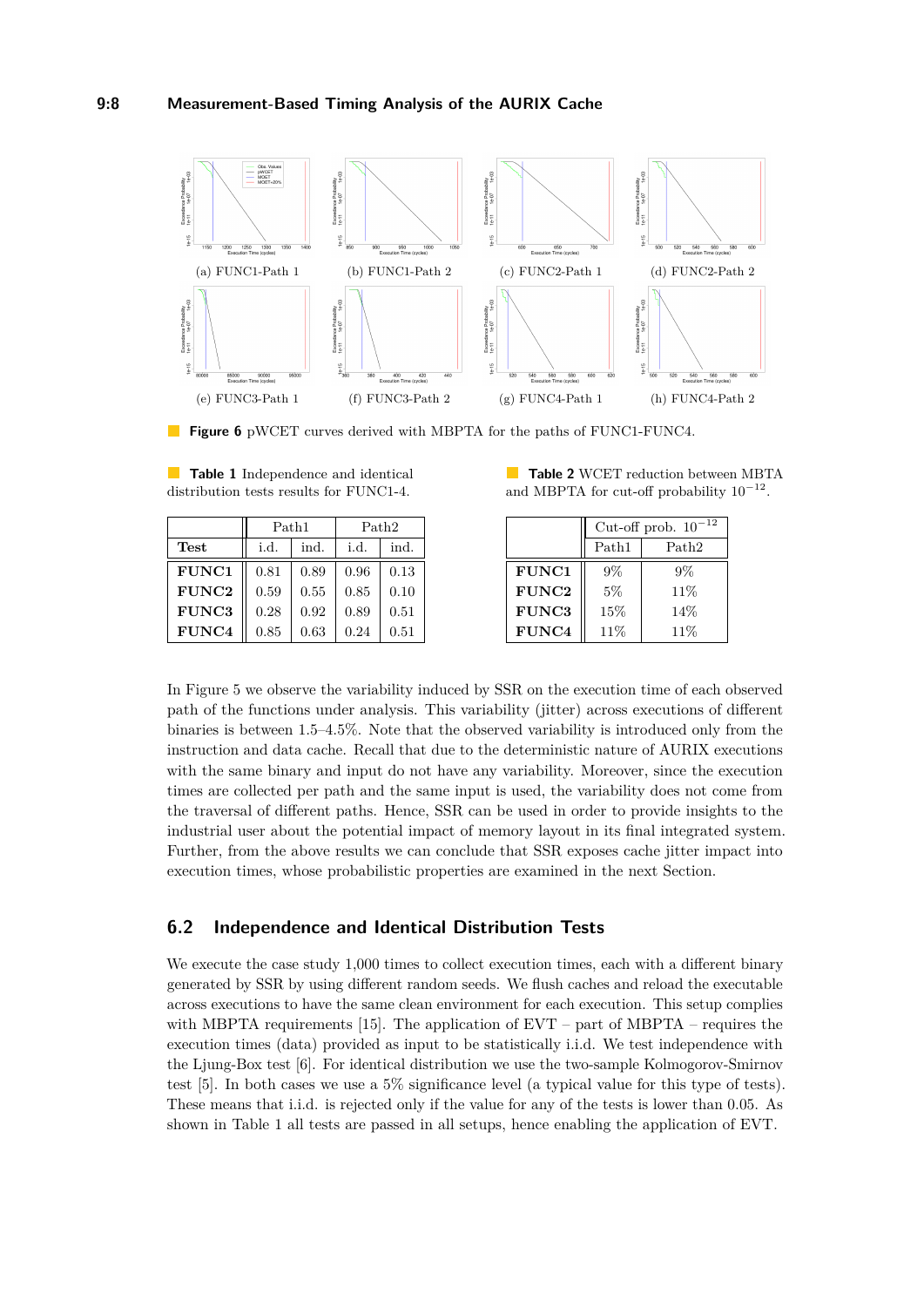## **6.3 pWCET Estimates**

In Figure [6](#page-7-1) we show pWCET estimates for every function and path. In all cases we successfully derived a pWCET curve, whose slope changes from case to case. The Complementary Cumulative Distribution Function (CCDF) of the observed execution times is also reported (shorter scattered green line). The fact that the CCDF is always below the pWCET curve confirms that in all cases our observations are tightly upperbounded by the pWCET.

In addition to the pWCET curves, we also show the maximum observed execution time, or MOET, for each FUNC and path (vertical line on the left), and a WCET estimate computed with MBTA using an engineering margin of 20% (vertical line on the right), commonly used in the real-time industry (e.g. avionics), to account for systems unknowns that could not be fully exercised during analysis such as the memory and cache layouts<sup>[4](#page-8-1)</sup>. Interestingly, in all the cases the pWCET obtained for exceedance probability  $10^{-15}$ , is below the estimates computed with current practice. In particular, considering a cut-off probability of  $10^{-12}$  which has been shown to be an appropriate exceedance probability for hard-real time systems [\[18\]](#page-9-5). MBPTA provides between 6–17% tighter results than MBTA (see Table [2\)](#page-7-0). Despite the WCET reduction yielded by MBPTA, its most important benefit is that it provides scientific reasoning about the pWCET upper-bound instead of an engineering margin.

# **6.4 Summary**

Cache jitter can be arguably hard to observe with standard MBTA approach. This is so because cache layout is (mostly) implicitly handled by the RTOS and the end user lacks evidence that despite it makes high number of runs, the space of potentially cache layouts that can arise at operation emerge. With software randomization instead, every new run a random cache layout is generated, which makes that as more runs are performed the space of potential cache layout are naturally covered. This not only provides a coverage criteria but also simplifies the analysis of program high execution times with measurement based probabilistic timing analysis. In the ACCS study randomization (i) exposes that variability is reduced; and (ii) enables MBPTA. This results in a proper handling of cache jitter in WCET estimates and further provides evidence for certification.

# **7 Conclusions**

We presented our experience in using a software-based cache randomization techniques – that randomizes across image runs the position in memory where program's data and code are located, and MBPTA for an automotive cruise-control systems on the AURIX TC277 board. We have shown that in such deterministic architecture like the AURIX, caches can cause execution time variability. We further show that cache jitter can be handled with randomization – that makes it naturally emerge in the runs performed at analysis time – and probabilistic timing analysis that models the probability of high execution times.

#### **References**

<span id="page-8-0"></span>**1** Jaume Abella. Improving mbpta with the coefficient of variation. Technical Report UPC-DAC-RR-CAP-2015-11, UPC, July 2015.

<span id="page-8-1"></span><sup>4</sup> The unknowns also cover other factors such as the jitter due to different paths, that with MBPTA can be factored in with solutions like [\[16\]](#page-9-22)[\[28\]](#page-10-3).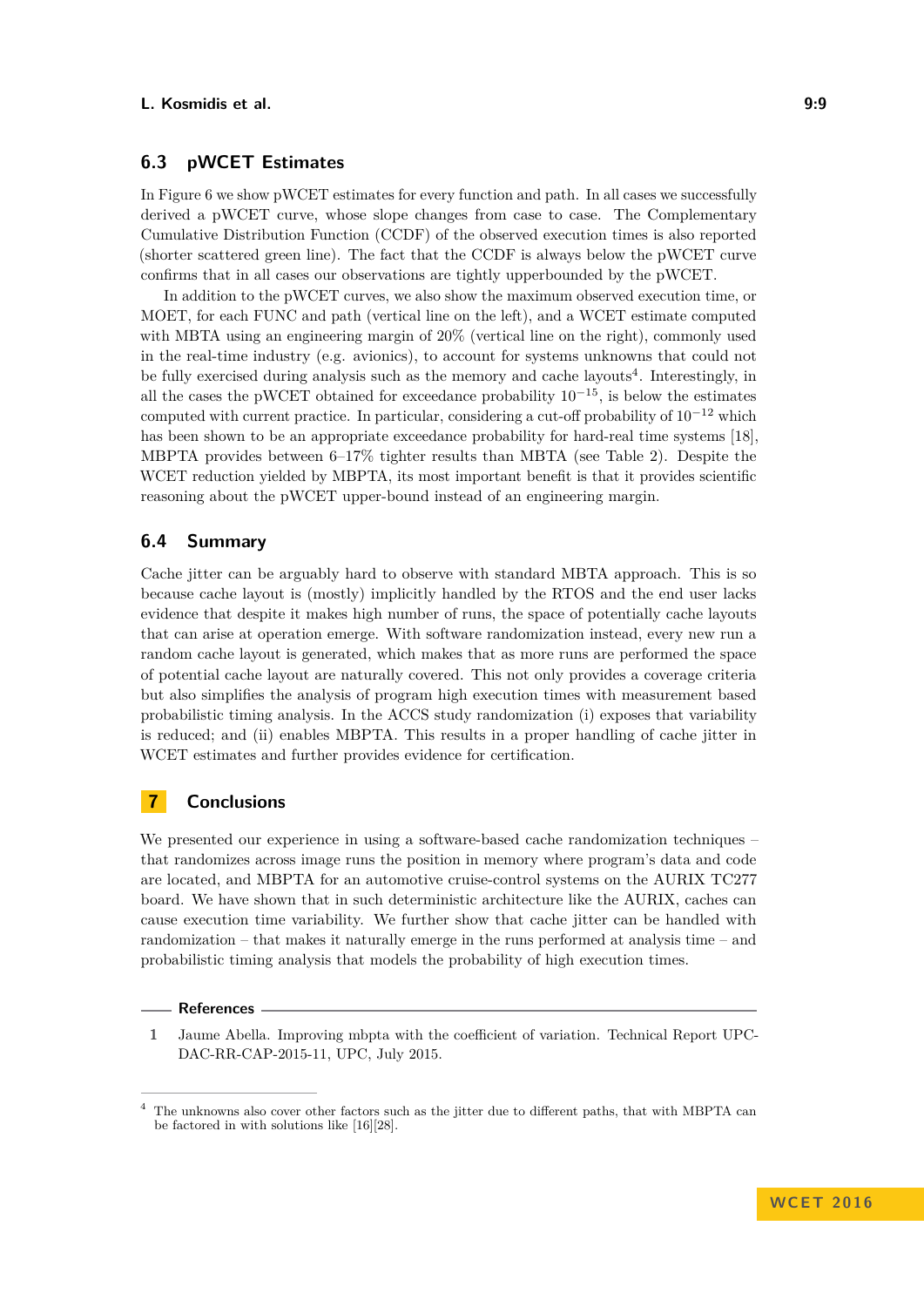## **9:10 Measurement-Based Timing Analysis of the AURIX Cache**

- <span id="page-9-15"></span>**2** J. Abella et al. Heart of Gold: Making the improbable happen to extend coverage in probabilistic timing analysis. In *ECRTS*, 2014.
- <span id="page-9-8"></span>**3** J. Abella et al. On the comparison of deterministic and probabilistic WCET estimation techniques. In *ECRTS*, 2014.
- <span id="page-9-19"></span>**4** A. Baldovin et al. A time-composable operating system. In *WCET Analysis Workshop*, 2012.
- <span id="page-9-24"></span>**5** S. Boslaugh and P.A. Watters. *Statistics in a nutshell*. O'Reilly Media, Inc., 2008.
- <span id="page-9-23"></span>**6** G.E.P. Box and D.A. Pierce. Distribution of residual autocorrelations in autoregressiveintegrated moving average time series models. *J. of the American Statistical Assoc.*, 1970.
- <span id="page-9-10"></span>**7** L.P. Bradford and R. Quong. An empirical study on how program layout affects cache miss rates. *SIGMETRICS Perform. Eval.*, 3(27):28–42, 1999.
- <span id="page-9-14"></span>**8** F.J. Cazorla et al. Upper-bounding program execution time with extreme value theory. In *WCET Workshop*, 2013.
- <span id="page-9-6"></span>**9** L. Cucu-Grosjean et al. Measurement-based probabilistic timing analysis for multi-path programs. In *ECRTS*, 2012.
- <span id="page-9-20"></span>**10** C. Curtsinger and E.D. Berger. STABILIZER: statistically sound performance evaluation. In *ASPLOS*, 2013.
- <span id="page-9-0"></span>**11** E. Mezzetti et al. Cache Optimisations for LEON Analyses (COLA). Technical report, ESA/ESTEC, 2011.
- <span id="page-9-21"></span>**12** International Organization for Standardization. *ISO/DIS 26262. Road Vehicles – Functional Safety*, 2009.
- <span id="page-9-7"></span>**13** L. Kosmidis et al. A cache design for probabilistically analysable real-time systems. In *DATE*, 2013.
- <span id="page-9-4"></span>**14** L. Kosmidis et al. Probabilistic timing analysis on conventional cache designs. In *DATE*, 2013.
- <span id="page-9-13"></span>**15** L. Kosmidis et al. Probabilistic timing analysis and its impact on processor architecture. In *DSD*, 2014.
- <span id="page-9-22"></span>**16** L. Kosmidis et al. PUB: Path upper-bounding for measurement-based probabilistic timing analysis. In *ECRTS*, 2014.
- <span id="page-9-12"></span>**17** S. Kotz et al. *Extreme value distributions: theory and applications*. World Scientific, 2000.
- <span id="page-9-5"></span>**18** L. Kosmidis et al. Containing timing-related certification cost in automotive systems deploying complex hardware. *Best Paper Award, DAC*, 2014.
- <span id="page-9-11"></span>**19** E. Mezzetti and T. Vardanega. A rapid cache-aware procedure positioning optimization to favor incremental development. In *RTAS*, 2013.
- <span id="page-9-17"></span>**20** E. Mezzetti et al. Randomized caches can be pretty useful to hard real-time systems. *LITES*, 2(1), 2015.
- <span id="page-9-18"></span>**21** S. Milutinovic et al. Modelling probabilistic cache representativeness in the presence of arbitrary access patterns. In *ISORC*, 2016.
- <span id="page-9-1"></span>**22** N. C. Gloy et al. Procedure placement using temporal ordering information. In *MICRO*, 1997.
- <span id="page-9-3"></span>**23** Eduardo Quinones, Emery D. Berger, Guillem Bernat, and Francisco J. Cazorla. Using Randomized Caches in Probabilistic Real-Time Systems. In *22nd Euromicro Conference on Real-Time Systems (ECRTS)*, pages 129–138, 2009.
- <span id="page-9-16"></span>**24** J. Reineke. Randomized caches considered harmful in hard real-time systems. *LITES*, 1(1), 2014.
- <span id="page-9-2"></span>**25** T. Mytkowicz et al. Producing wrong data without doing anything obviously wrong! In *ASPLOS*, 2009.
- <span id="page-9-9"></span>**26** [http://www.ehitex.de/application-kits/infineon/2531/](http://www.ehitex.de/application-kits/infineon/2531/aurix-application-kit-tc277-tft ) [aurix-application-kit-tc277-tft](http://www.ehitex.de/application-kits/infineon/2531/aurix-application-kit-tc277-tft ). *AURIX Application Kit TC277 TFT*. hitex.